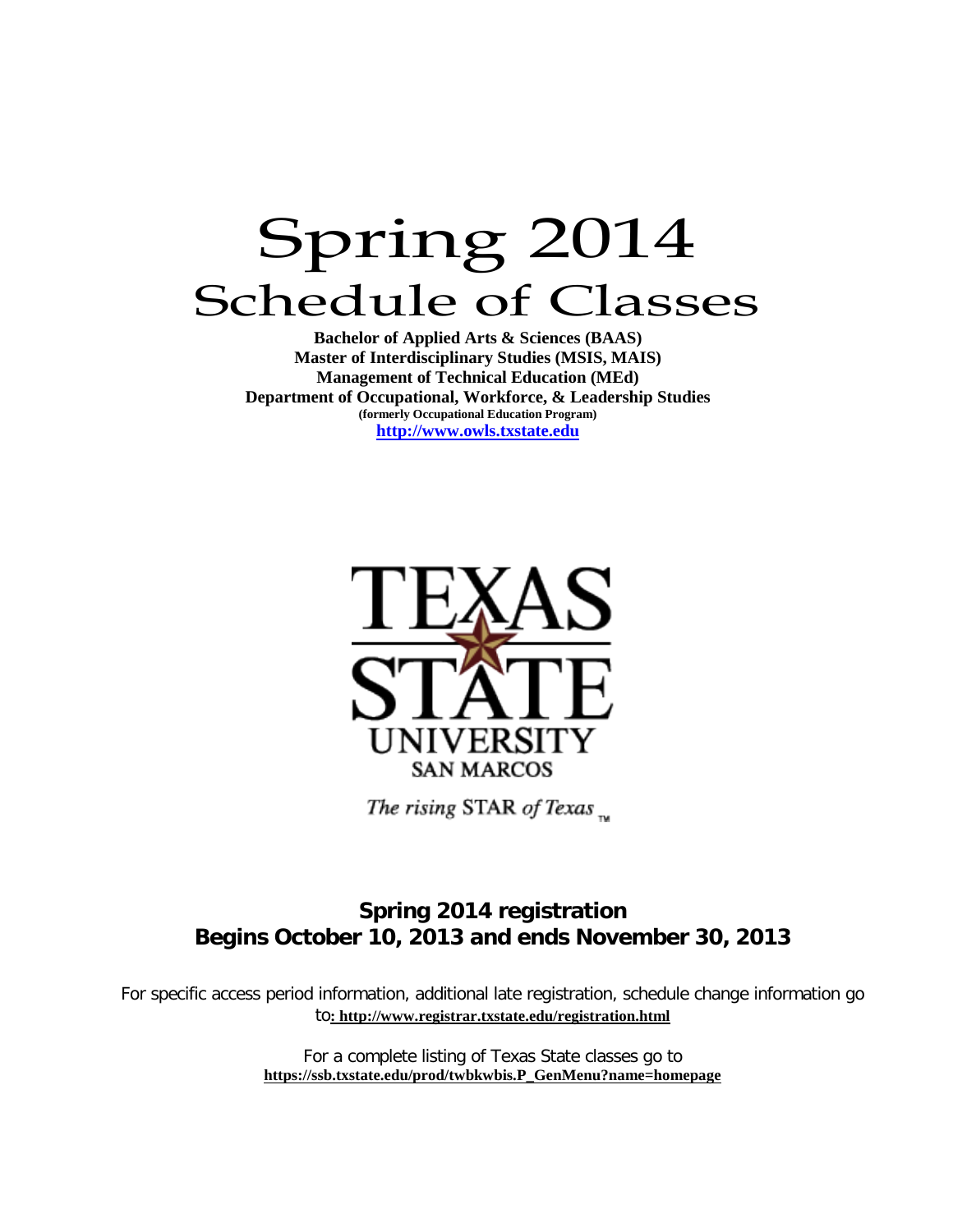# **Important Information and Announcements**

**E-mails – please include your Texas State ID (A0…..) on all e-mails.**

#### **DEGREE CANDIDATES**

Students in their **last semester** must apply for graduation online. To do so, go to **[https://ssb.txstate.edu/prod/twbkwbis.P\\_WWWLogin](https://ssb.txstate.edu/prod/twbkwbis.P_WWWLogin)** After logging in, click Student, then Student Records, then Apply to Graduate. The **deadline** to apply for graduation is:

#### **Fall 2013 – September 20, 2013 (extended to September 27th) Spring 2014 – March 7, 2014**

Students who apply after the application deadline cannot be guaranteed that their name will appear in the Graduation Program. Fall 2013 commencement will be held December 13, 2013 at 6:00pm. For Spring 2014 commencement information go to <http://www.txstate.edu/commencement/> and click on Schedule.

#### **GRADUATE STUDENTS – MSIS, MAIS, & MEd**

In addition to applying for graduation as listed above students must also apply for the Comprehensive Examination. Go to [www.owls.txstate.edu,](http://www.owls.txstate.edu/) click on Resources, then Student Resources, then Application for Comprehensive Examination. Deadline to apply is the same as the deadline to apply for graduation.

#### **PREFIX UPDATES CATE vs. CTE**

We are in the process of updating our curriculum, and unfortunately, the catalog cycle for these updates is 2 years. Consequently, we have several classes listed as CATE and several listed as CTE. Please note this as you review the schedule of classes. It is very important that you do not take the same course two times (listed once as CATE and once as CTE). If you are searching in the Banner system, please look in both "Career and Technology Education" and "Career and Technical Education" for these classes. Please double check the course titles to avoid duplication and contact your advisor if you have questions.

#### **OCED 4360 and OCED 4361**

This is the last class taken in the semester you graduate **OCED 4360/4361 should be the only class you take**. If graduation would be delayed part-time students may be approved to take 1 class with the internship. Full-time students may be approved to take 2 classes with the internship.

| September $28th$ (Saturday)       | 8:30am              | Round Rock Campus, AVERY Bldg.                          |  |  |
|-----------------------------------|---------------------|---------------------------------------------------------|--|--|
| October $12^{th}$ (Saturday)      | 12:30 <sub>pm</sub> | Round Rock Campus, AVERY Bldg.                          |  |  |
| October $14th$ (Monday)           | 5:30 <sub>pm</sub>  | Round Rock Campus, AVERY Bldg.                          |  |  |
| October $16th$ (Wednesday)        | 12noon              | Campus (Pedernales Building)                            |  |  |
| October $18th$ (Friday)           | 3:30 <sub>pm</sub>  | Alamo University Center, 8300 Pat Booker Road, room 120 |  |  |
| October $18th$ (Friday)           | $6:00 \text{pm}$    | Alamo University Center, 8300 Pat Booker Road, room 120 |  |  |
| November $4^{\text{th}}$ (Monday) | 9:00am              | Campus (Pedernales Building)                            |  |  |
| November $4th$ (Monday)           | 12noon              | Campus (Pedernales Building)                            |  |  |
| November $11th$ (Monday)          | 5:30 <sub>pm</sub>  | Round Rock Campus, AVERY Bldg.                          |  |  |

#### **Prerequisites to register for OCED 4360/4361:**

- *1) Completed OCED 4350 and have a finalized degree plan signed by the Academic Advising Center and departmental Chair.*
- *2) Attended an internship orientation live or online.*
- *3) Submitted the Application for Enrollment in Cooperative Occupational Education via email t[o pg02@txstate.edu](mailto:pg02@txstate.edu) identifying the site, project, and supervisor and received approval for the project from the OWLS office.*
- *4) 2.25 GPA in the Professional Development Module*
- *5) 2.00 Texas State GPA*

#### **Read Bobcatmail for reminders**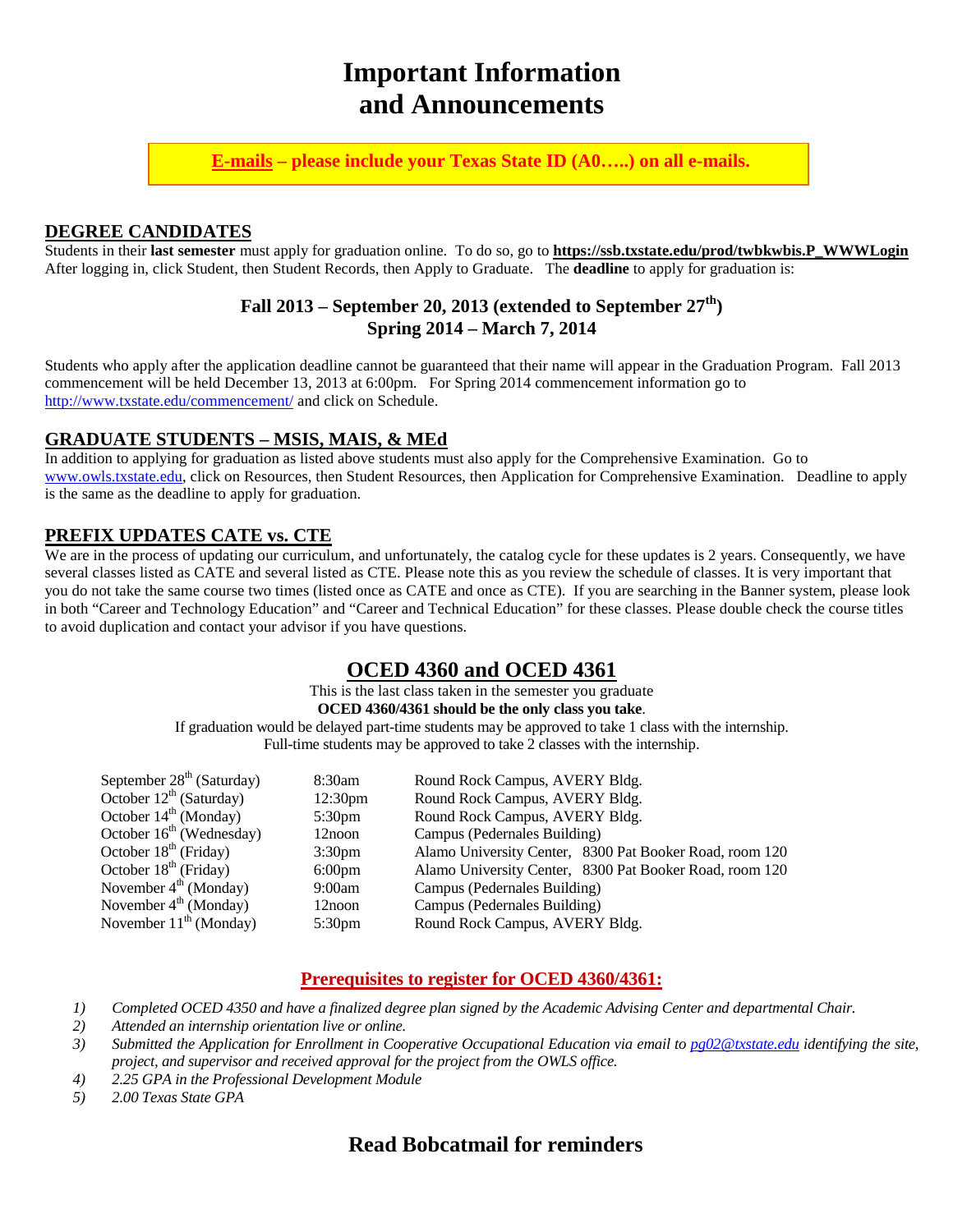#### **E-mails – please include your Texas State ID (A0…..) on all e-mails.**

#### **CRITICAL UNDERGRADUATE INFORMATION**

- Twenty-four of the last thirty hours must be taken with Texas State.
- An individual must have a minimum of twenty-four advanced hours with Texas State and an overall total of thirty-six advanced hours to graduate for catalogs 2008 and later.
- A minimum of 120 hours is required for the degree for catalogs 2008 and later.
- Up to 6 semester hours may be taken at the junior college after obtaining the initial 66 hours and/or are in the last 30 hours of degree completion. **This must be with the Departmental Chair's written permission. Students must complete the Petition to Return to Another Institution and must be submitted 30 days prior to campus registration.** The petition can be found at **[www.owls.txstate.edu](http://www.owls.txstate.edu/)**, click on resources, then student resources, then Petition to Return to Another Institution. Students must have completed OCED 4350 and have a finalized degree plan on file to submit the petition.
- Students should consider the correspondence option prior to requesting a return to the junior college.
- A maximum of thirty semester hours for Texas State credit may be completed through a combination of correspondence and extension courses. Ex: if a student enrolls in the Certified Public Manager Program and completes the 21 hour program, then the student would be eligible to take only 9 hours by Correspondence.

#### **TEXAS STATE E-MAIL ACCOUNT**

Students are **REQUIRED** to obtain a Texas State e-mail account. Those students who do not have a Texas State e-mail account will not receive emergency information, updates or announcements from the department. Students who are currently enrolled can obtain an account online at **[https://ssb.txstate.edu/prod/twbkwbis.P\\_WWWLogin](https://ssb.txstate.edu/prod/twbkwbis.P_WWWLogin)**. Check your e-mail account often.

#### **RETURNING TO A JUNIOR COLLEGE**

If a student desires to return to a junior college and has over 66 junior college hours and/or is in the last 30 hours of completion of the BAAS degree, written permission **must be** requested 30 days before the semester begins. Petition forms may be obtained on our web site at **[www.owls.txstate.edu](http://www.owls.txstate.edu/)**. Students must have a signed official degree audit on file in order to process request.

#### **SUBSTITUTION OF COURSES**

Students must enroll **ONLY** in classes specifically listed on their degree plans. To request a substitution students must contact one of the OWLS advisors. Requests for substitutions must be received at least two weeks before registration. Courses that are taken that are not specifically listed on the degree plan once it has been approved will automatically be placed in the electives. DO NOT take any courses not listed on the degree plan without prior approval from the Chair. **ADVISORS CANNOT APPROVE COURSE SUBSTITUTIONS**. Please note: requests for substitutions does not constitute approval! Students should allow at least two weeks for a response. Valid reasons for substitutions are: 1) course is no longer in the department inventory; 2) student is prohibited from enrolling in the course due to change in department rules which makes the student ineligible and; 3) student is in the last semester of the degree and no other option exists, including correspondence courses.

#### **IMPORTANT DATES**

Please refer to the Academic Calendar at **<http://www.registrar.txstate.edu/persistent-links/academic-calendar.html>** for payment deadlines and other important information/deadlines.

#### **SCHOLARSHIPS**

BAAS, MSIS, MAIS and MEd students may compete for scholarships through the department. Applications can be obtained at **[http://www.owls.txstate.edu](http://www.oced.txstate.edu/)**, click Resources, then Scholarships. Awards will be made each year.

#### **TEXTBOOKS**

Textbooks can be purchased online at **<http://www.bookstore.txstate.edu/t-textbooks.aspx>**.

#### **SCHEDULE OF CLASSES**

The official schedule of classes and registration instructions can be found at

[https://ssb.txstate.edu/prod/twbkwbis.P\\_GenMenu?name=homepage.](https://ssb.txstate.edu/prod/twbkwbis.P_GenMenu?name=homepage) If any course information varies from this schedule and the official schedule of classes, **please refer to this schedule for correct dates, times, etc.**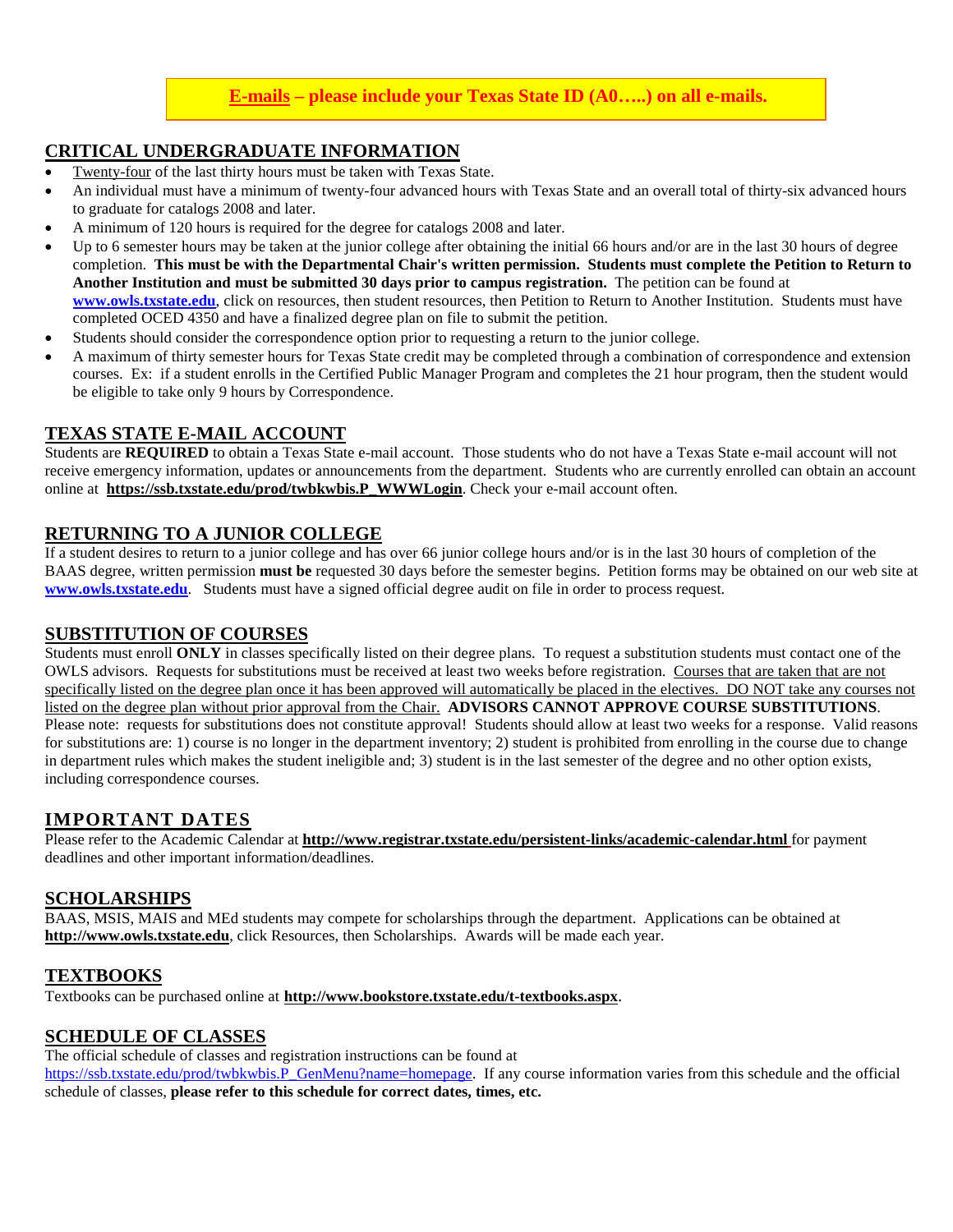#### **CORRESPONDENCE COURSES**

Undergraduate students may take up to 18 semester hours by correspondence. However, if the student is also taking courses by Extension then the maximum allowable hours for correspondence will be reduced so the student does not go over the rule "maximum of 30 semester hours for Texas State credit may be completed through a combination of correspondence and extension courses". Students have up to 9 months to complete the courses, and tests may be administered at remote locations. Stop in at one of the OWLS offices or call (512)245- 2322 to have a correspondence catalog mailed to your home. Catalog can also be viewed at **<http://www.ideal.txstate.edu/correspondence>**

#### **CATE CERTIFICATION FEE**

There is a \$40.00 charge for CATE certification work, Statement of Qualifications review, and/or preparation of deficiency plans. Call 512/245-2115 for further details or at **[www.owls.txstate.edu](http://www.owls.txstate.edu/)**. **Our certification includes only Trades and Industrial Education**. Students needing other certifications should contact the College of Education.

#### **THE NATIONAL CERTIFIED PUBLIC MANAGER (CPM) PROGRAM FOR TEXAS**

See the undergraduate or graduate catalogs and the academic degree advisor for more details about applying CPM courses to a TEXAS STATE academic degree program. Please contact the Director of the Texas State Public Service Academy, Dr. Howard R. Balanoff at hb02@txstate.edu to verify academic course equivalents, room assignments and the specific dates and times for courses offered in the program or on the internet at www.txstate.edu/cpm/. These course selections may be approved for inclusion in both the BAAS and MSIS programs (7 courses for undergraduate credit and 4 courses for graduate credit).

#### **DRIVING DIRECTIONS**

*Alamo University Center - 8300 Pat Booker Road (AUC)* - Take IH-35 South to San Antonio. Take 1604 Loop S/Anderson Loop exit, Exit 172, towards TX-218/Randolph AFB/Pat Booker Road. Take exit toward TX-218/Pat Booker Road/Toepperwein Road, stay straight to go onto N I-35. Turn left onto Pat Booker Road. 8300 Pat Booker road is on the right.

*Round Rock Campus* - From IH 35 north in Round Rock, take exit 256 toward University Boulevard (formerly Chandler Road) turn right onto University Boulevard, keep straight for about 1.5 miles, Avery Building, 1555 University Boulevard will be on the right side.

#### **The following is a list of contacts for questions and/or problems. Contact should be addressed prior to registration:**

| Undergraduate assistance – San Antonio area                                                                   |              |  |  |  |  |
|---------------------------------------------------------------------------------------------------------------|--------------|--|--|--|--|
| Dr. Betty Harkins (bh11@txstate.edu)                                                                          | 210-659-0954 |  |  |  |  |
| Undergraduate assistance in San Marcos                                                                        |              |  |  |  |  |
| Mr. Sean Stevens (ss31@txstate.edu)                                                                           | 512-245-1490 |  |  |  |  |
| Undergraduate assistance at the Round Rock Campus                                                             |              |  |  |  |  |
| Ms. Barbara Wilson (bw07@txstate.edu)                                                                         | 512-716-4541 |  |  |  |  |
| Master's program assistance at the Round Rock Campus, Texas State, Ft. Sam Houston, & Alamo University Center |              |  |  |  |  |
| Dr. Stephen B. Springer (ss01@txstate.edu)                                                                    | 512-245-2115 |  |  |  |  |
| Master's program assistance and Career & Technical Education Certification at Texas State on Tuesday          |              |  |  |  |  |
| Mr. Edwardo Andrade (ea14@txstate.edu)                                                                        | 512-245-2115 |  |  |  |  |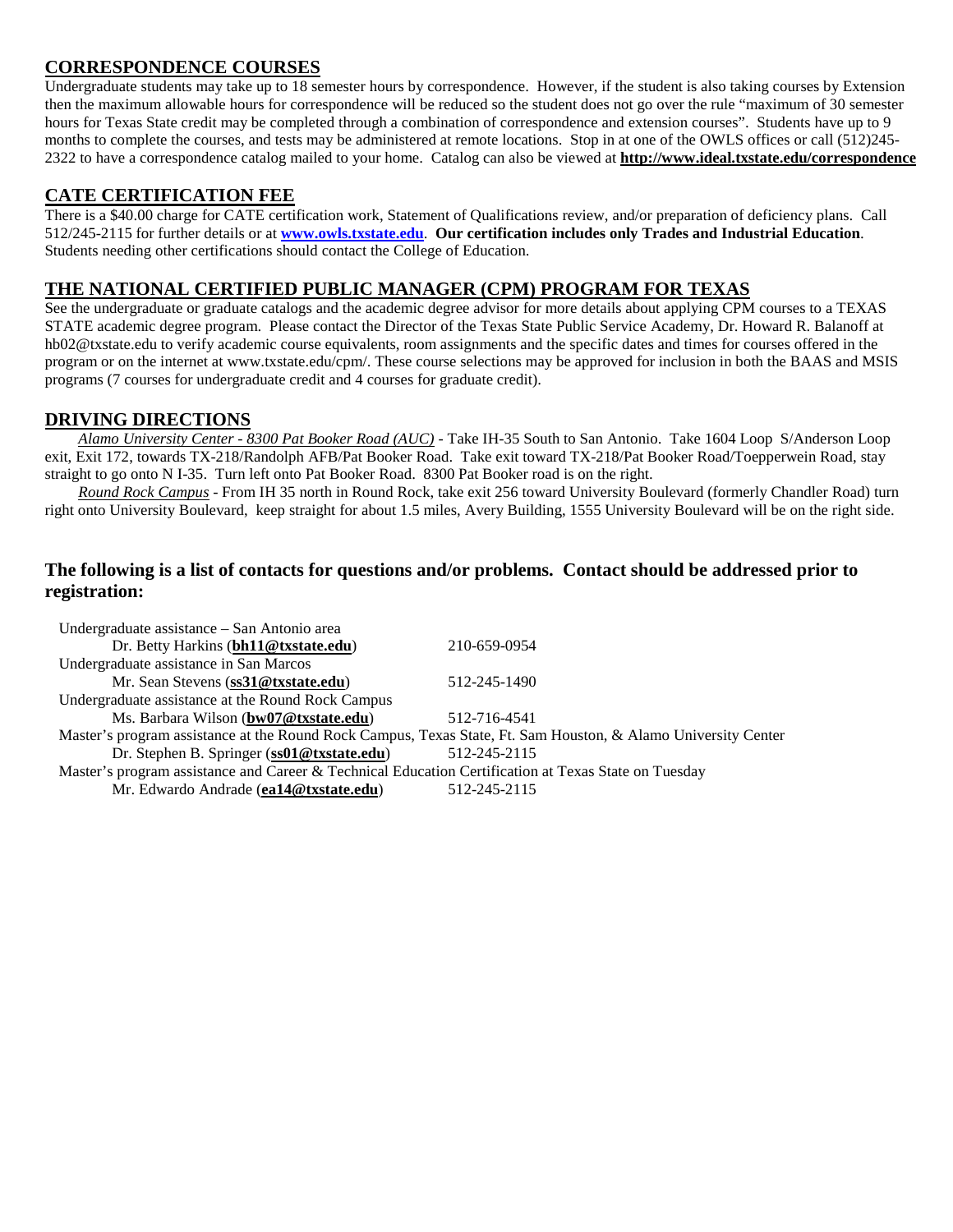# **Spring 2014**

 $\overline{\phantom{0}}$ 

## **UNDERGRADUATE COURSES**

| <u> January 13 – March 3, 2014</u><br>$\rightarrow$ 36080<br><b>ARR</b><br>ARR<br>ARR<br><b>ARR</b><br><b>SOCI</b><br>3300.280 Principles of Sociology<br>Lamb<br>Above course taught via web-must e-mail pg02@txstate.edu for approval to register<br>SOCI 3300 can be used in the CORE to satisfy the Social and Behavior Science requirement (core 080)<br><b>RRC</b><br>36067<br>М<br><b>CATE</b><br>3381.251 Instr Strategies Bus Office Trng Program 630-920<br>Wilson<br>Avery, TBA<br>Above course taught via web - 3 required meetings in Round Rock - first meeting held January $13^{th}$<br>42731<br><b>RRC</b><br>R<br>3322.251 Teaching/Training as a Profession<br>630-920<br>Avery, TBA<br>Dietz<br><b>CTE</b><br>Above course taught via web - 3 required meetings in Round Rock - first meeting held January $16^{th}$<br><b>RRC</b><br>$\rightarrow$ 36072<br><b>OCED</b><br>4360.251 Cooperative OCED Readiness<br>630-920<br>Avery, TBA<br>Klein<br>M<br>$\rightarrow$ 36073<br>F<br><b>OCED</b><br><b>CAM</b><br>4360.252<br>Cooperative OCED Readiness<br>630-915<br>PED, 114<br>Sherron<br>S<br>$\rightarrow$ 36074<br><b>RRC</b><br><b>OCED</b><br>4360.253<br>Cooperative OCED Readiness<br>Harkins<br>900-1150<br>Avery, TBA<br>$\rightarrow$ 35969<br><b>ARR</b><br>ARR<br>MC<br>3367.280<br>Advertising<br>NA<br>NA.<br><b>Bowers</b><br>Above course taught via internet – must e-mail $pg02@txstate.edu$ for approval to register<br>$\triangleright$ 43724<br><b>ARR</b><br>ARR<br>3301.280 Philosophical Issues<br><b>NA</b><br>Staff<br>PHIL<br>NA<br>Above course taught via internet – must e-mail $pg02@$ txstate.edu for approval to register<br>PHIL 3301 can be used in the CORE in place of PHIL 1305 or PHIL 1320<br><u> March 4 – May 7, 2014</u><br><b>ARR</b><br><b>SOCI</b><br>Social Deviance<br><b>ARR</b><br><b>ARR</b><br>ARR<br>3325.280<br>Lamb<br>Above course taught via web-must e-mail pg02@txstate.edu for approval to register<br>3340.251 Occupational Skills for 21 <sup>st</sup> Century<br>42733<br><b>RRC</b><br><b>CTE</b><br>630-920<br>Avery, TBA<br>Gibson<br>R<br>Above course taught via web - 3 required meetings in Round Rock - first meeting held March 6th<br><b>RRC</b><br>$\rightarrow$ 36075<br>4361.251 Practicum in Cooperative OCED<br>630-920<br>Klein<br>М<br><b>OCED</b><br>Avery, TBA<br>$\rightarrow$ 36076<br>F<br><b>OCED</b><br>PED, 114<br>CAM<br>4361.252 Practicum in Cooperative OCED<br>630-915<br>Weathersby<br>$\rightarrow$ 36077<br><b>RRC</b><br>S<br><b>OCED</b><br>Practicum in Cooperative OCED<br>4361.253<br>900-1150<br>Avery, TBA<br>Harkins<br><b>ARR</b><br>MC<br>$\rightarrow$ 35921<br><b>ARR</b><br>3343.280<br>Introduction to Public Relations<br><b>NA</b><br>NA.<br>Oskam<br>Above course taught via web – must e-mail $pg02@$ txstate edu for approval to register<br><u>January 13 – May 7, 2014</u><br><b>ARR</b><br>ARR<br>FCD<br><b>NA</b><br>3355.280 Family Relationship<br>NA.<br>Crawford<br>Above course taught via web - must e-mail pg02@txstate.edu for approval to register<br><b>AUC</b><br>36153<br><b>OCED</b><br>3310.251 Human Problems in the Workplace<br>630-920<br>AUC, 120<br>Harkins<br>M<br>30415<br><b>CATE</b><br>PED, 109<br><b>CAM</b><br>R<br>3313C.251 Entrepreneurship<br>630-920<br>42735<br><b>ARR</b><br><b>CTE</b><br>3323.251<br>ARR<br><b>Technology Applications</b><br><b>NA</b><br><b>NA</b><br>Gibson<br>Above course taught via web -no meetings<br><b>OCED</b><br>AUC<br>4350.251 Occupational Assessment<br>630-920<br>AUC, 120<br>M<br>Vincelette<br>OCED 4350.251 taught LIVE and meets every Monday in San Antonio<br>$\rightarrow$ 42737<br><b>AUC</b><br><b>OCED</b><br>AUC, 120<br>М<br>4350.252 Occupational Assessment<br>630-920<br>Vincelette<br>Above course taught via $DVD - 3$ required meetings in San Antonio - first meeting held January $13^{th}$<br>CAM<br>4350.253 Occupational Assessment<br>Vincelette<br>$\rightarrow$ 30421<br>T<br>630-920<br>PED, 114<br><b>OCED</b><br>OCED 4350.253 taught LIVE and meets every Tuesday in San Marcos<br><b>RRC</b><br>4350.254 Occupational Assessment<br>630-920<br>Wilson<br>W<br><b>OCED</b><br>$\rightarrow$ 30422<br>Avery, TBA<br>Above course taught via $DVD-3$ required meetings in Round Rock - first meeting held January $15^{th}$<br><b>ARR</b><br>4350.255 Occupational Assessment<br><b>ARR</b><br>ARR<br><b>OCED</b><br>ARR<br>Sherron<br>$\rightarrow$ 42738<br>Above course taught via internet (students must have prior approval by Sean Stevens to register)<br>4310.251 Mentorship<br>PED, 109<br>Andrade<br>$\rightarrow$ 30417<br><b>CAM</b><br>T<br><b>CATE</b><br>630-920<br>Above course only meets once - January $14th$ - requires department approval - students must e-mail pg02@txstate.edu for approval to register. | CRN#                | Location | Days | Course Prefix/No. | Course Title | Time | Building, Room | Instructor |
|-------------------------------------------------------------------------------------------------------------------------------------------------------------------------------------------------------------------------------------------------------------------------------------------------------------------------------------------------------------------------------------------------------------------------------------------------------------------------------------------------------------------------------------------------------------------------------------------------------------------------------------------------------------------------------------------------------------------------------------------------------------------------------------------------------------------------------------------------------------------------------------------------------------------------------------------------------------------------------------------------------------------------------------------------------------------------------------------------------------------------------------------------------------------------------------------------------------------------------------------------------------------------------------------------------------------------------------------------------------------------------------------------------------------------------------------------------------------------------------------------------------------------------------------------------------------------------------------------------------------------------------------------------------------------------------------------------------------------------------------------------------------------------------------------------------------------------------------------------------------------------------------------------------------------------------------------------------------------------------------------------------------------------------------------------------------------------------------------------------------------------------------------------------------------------------------------------------------------------------------------------------------------------------------------------------------------------------------------------------------------------------------------------------------------------------------------------------------------------------------------------------------------------------------------------------------------------------------------------------------------------------------------------------------------------------------------------------------------------------------------------------------------------------------------------------------------------------------------------------------------------------------------------------------------------------------------------------------------------------------------------------------------------------------------------------------------------------------------------------------------------------------------------------------------------------------------------------------------------------------------------------------------------------------------------------------------------------------------------------------------------------------------------------------------------------------------------------------------------------------------------------------------------------------------------------------------------------------------------------------------------------------------------------------------------------------------------------------------------------------------------------------------------------------------------------------------------------------------------------------------------------------------------------------------------------------------------------------------------------------------------------------------------------------------------------------------------------------------------------------------------------------------------------------------------------------------------------------------------------------------------------------------------------------------------------------------------------------------------------------------------------------------------------------------------------------------------------------------------------------------------------------------------------------------------------------------------------------------------------------------------------------------------------------------------------------------------------------------------------------------------------------------------------------------------------------------------------------------------------------------------------|---------------------|----------|------|-------------------|--------------|------|----------------|------------|
|                                                                                                                                                                                                                                                                                                                                                                                                                                                                                                                                                                                                                                                                                                                                                                                                                                                                                                                                                                                                                                                                                                                                                                                                                                                                                                                                                                                                                                                                                                                                                                                                                                                                                                                                                                                                                                                                                                                                                                                                                                                                                                                                                                                                                                                                                                                                                                                                                                                                                                                                                                                                                                                                                                                                                                                                                                                                                                                                                                                                                                                                                                                                                                                                                                                                                                                                                                                                                                                                                                                                                                                                                                                                                                                                                                                                                                                                                                                                                                                                                                                                                                                                                                                                                                                                                                                                                                                                                                                                                                                                                                                                                                                                                                                                                                                                                                                                                     |                     |          |      |                   |              |      |                |            |
|                                                                                                                                                                                                                                                                                                                                                                                                                                                                                                                                                                                                                                                                                                                                                                                                                                                                                                                                                                                                                                                                                                                                                                                                                                                                                                                                                                                                                                                                                                                                                                                                                                                                                                                                                                                                                                                                                                                                                                                                                                                                                                                                                                                                                                                                                                                                                                                                                                                                                                                                                                                                                                                                                                                                                                                                                                                                                                                                                                                                                                                                                                                                                                                                                                                                                                                                                                                                                                                                                                                                                                                                                                                                                                                                                                                                                                                                                                                                                                                                                                                                                                                                                                                                                                                                                                                                                                                                                                                                                                                                                                                                                                                                                                                                                                                                                                                                                     |                     |          |      |                   |              |      |                |            |
|                                                                                                                                                                                                                                                                                                                                                                                                                                                                                                                                                                                                                                                                                                                                                                                                                                                                                                                                                                                                                                                                                                                                                                                                                                                                                                                                                                                                                                                                                                                                                                                                                                                                                                                                                                                                                                                                                                                                                                                                                                                                                                                                                                                                                                                                                                                                                                                                                                                                                                                                                                                                                                                                                                                                                                                                                                                                                                                                                                                                                                                                                                                                                                                                                                                                                                                                                                                                                                                                                                                                                                                                                                                                                                                                                                                                                                                                                                                                                                                                                                                                                                                                                                                                                                                                                                                                                                                                                                                                                                                                                                                                                                                                                                                                                                                                                                                                                     |                     |          |      |                   |              |      |                |            |
|                                                                                                                                                                                                                                                                                                                                                                                                                                                                                                                                                                                                                                                                                                                                                                                                                                                                                                                                                                                                                                                                                                                                                                                                                                                                                                                                                                                                                                                                                                                                                                                                                                                                                                                                                                                                                                                                                                                                                                                                                                                                                                                                                                                                                                                                                                                                                                                                                                                                                                                                                                                                                                                                                                                                                                                                                                                                                                                                                                                                                                                                                                                                                                                                                                                                                                                                                                                                                                                                                                                                                                                                                                                                                                                                                                                                                                                                                                                                                                                                                                                                                                                                                                                                                                                                                                                                                                                                                                                                                                                                                                                                                                                                                                                                                                                                                                                                                     |                     |          |      |                   |              |      |                |            |
|                                                                                                                                                                                                                                                                                                                                                                                                                                                                                                                                                                                                                                                                                                                                                                                                                                                                                                                                                                                                                                                                                                                                                                                                                                                                                                                                                                                                                                                                                                                                                                                                                                                                                                                                                                                                                                                                                                                                                                                                                                                                                                                                                                                                                                                                                                                                                                                                                                                                                                                                                                                                                                                                                                                                                                                                                                                                                                                                                                                                                                                                                                                                                                                                                                                                                                                                                                                                                                                                                                                                                                                                                                                                                                                                                                                                                                                                                                                                                                                                                                                                                                                                                                                                                                                                                                                                                                                                                                                                                                                                                                                                                                                                                                                                                                                                                                                                                     |                     |          |      |                   |              |      |                |            |
|                                                                                                                                                                                                                                                                                                                                                                                                                                                                                                                                                                                                                                                                                                                                                                                                                                                                                                                                                                                                                                                                                                                                                                                                                                                                                                                                                                                                                                                                                                                                                                                                                                                                                                                                                                                                                                                                                                                                                                                                                                                                                                                                                                                                                                                                                                                                                                                                                                                                                                                                                                                                                                                                                                                                                                                                                                                                                                                                                                                                                                                                                                                                                                                                                                                                                                                                                                                                                                                                                                                                                                                                                                                                                                                                                                                                                                                                                                                                                                                                                                                                                                                                                                                                                                                                                                                                                                                                                                                                                                                                                                                                                                                                                                                                                                                                                                                                                     |                     |          |      |                   |              |      |                |            |
|                                                                                                                                                                                                                                                                                                                                                                                                                                                                                                                                                                                                                                                                                                                                                                                                                                                                                                                                                                                                                                                                                                                                                                                                                                                                                                                                                                                                                                                                                                                                                                                                                                                                                                                                                                                                                                                                                                                                                                                                                                                                                                                                                                                                                                                                                                                                                                                                                                                                                                                                                                                                                                                                                                                                                                                                                                                                                                                                                                                                                                                                                                                                                                                                                                                                                                                                                                                                                                                                                                                                                                                                                                                                                                                                                                                                                                                                                                                                                                                                                                                                                                                                                                                                                                                                                                                                                                                                                                                                                                                                                                                                                                                                                                                                                                                                                                                                                     |                     |          |      |                   |              |      |                |            |
|                                                                                                                                                                                                                                                                                                                                                                                                                                                                                                                                                                                                                                                                                                                                                                                                                                                                                                                                                                                                                                                                                                                                                                                                                                                                                                                                                                                                                                                                                                                                                                                                                                                                                                                                                                                                                                                                                                                                                                                                                                                                                                                                                                                                                                                                                                                                                                                                                                                                                                                                                                                                                                                                                                                                                                                                                                                                                                                                                                                                                                                                                                                                                                                                                                                                                                                                                                                                                                                                                                                                                                                                                                                                                                                                                                                                                                                                                                                                                                                                                                                                                                                                                                                                                                                                                                                                                                                                                                                                                                                                                                                                                                                                                                                                                                                                                                                                                     |                     |          |      |                   |              |      |                |            |
|                                                                                                                                                                                                                                                                                                                                                                                                                                                                                                                                                                                                                                                                                                                                                                                                                                                                                                                                                                                                                                                                                                                                                                                                                                                                                                                                                                                                                                                                                                                                                                                                                                                                                                                                                                                                                                                                                                                                                                                                                                                                                                                                                                                                                                                                                                                                                                                                                                                                                                                                                                                                                                                                                                                                                                                                                                                                                                                                                                                                                                                                                                                                                                                                                                                                                                                                                                                                                                                                                                                                                                                                                                                                                                                                                                                                                                                                                                                                                                                                                                                                                                                                                                                                                                                                                                                                                                                                                                                                                                                                                                                                                                                                                                                                                                                                                                                                                     |                     |          |      |                   |              |      |                |            |
|                                                                                                                                                                                                                                                                                                                                                                                                                                                                                                                                                                                                                                                                                                                                                                                                                                                                                                                                                                                                                                                                                                                                                                                                                                                                                                                                                                                                                                                                                                                                                                                                                                                                                                                                                                                                                                                                                                                                                                                                                                                                                                                                                                                                                                                                                                                                                                                                                                                                                                                                                                                                                                                                                                                                                                                                                                                                                                                                                                                                                                                                                                                                                                                                                                                                                                                                                                                                                                                                                                                                                                                                                                                                                                                                                                                                                                                                                                                                                                                                                                                                                                                                                                                                                                                                                                                                                                                                                                                                                                                                                                                                                                                                                                                                                                                                                                                                                     |                     |          |      |                   |              |      |                |            |
|                                                                                                                                                                                                                                                                                                                                                                                                                                                                                                                                                                                                                                                                                                                                                                                                                                                                                                                                                                                                                                                                                                                                                                                                                                                                                                                                                                                                                                                                                                                                                                                                                                                                                                                                                                                                                                                                                                                                                                                                                                                                                                                                                                                                                                                                                                                                                                                                                                                                                                                                                                                                                                                                                                                                                                                                                                                                                                                                                                                                                                                                                                                                                                                                                                                                                                                                                                                                                                                                                                                                                                                                                                                                                                                                                                                                                                                                                                                                                                                                                                                                                                                                                                                                                                                                                                                                                                                                                                                                                                                                                                                                                                                                                                                                                                                                                                                                                     |                     |          |      |                   |              |      |                |            |
|                                                                                                                                                                                                                                                                                                                                                                                                                                                                                                                                                                                                                                                                                                                                                                                                                                                                                                                                                                                                                                                                                                                                                                                                                                                                                                                                                                                                                                                                                                                                                                                                                                                                                                                                                                                                                                                                                                                                                                                                                                                                                                                                                                                                                                                                                                                                                                                                                                                                                                                                                                                                                                                                                                                                                                                                                                                                                                                                                                                                                                                                                                                                                                                                                                                                                                                                                                                                                                                                                                                                                                                                                                                                                                                                                                                                                                                                                                                                                                                                                                                                                                                                                                                                                                                                                                                                                                                                                                                                                                                                                                                                                                                                                                                                                                                                                                                                                     |                     |          |      |                   |              |      |                |            |
|                                                                                                                                                                                                                                                                                                                                                                                                                                                                                                                                                                                                                                                                                                                                                                                                                                                                                                                                                                                                                                                                                                                                                                                                                                                                                                                                                                                                                                                                                                                                                                                                                                                                                                                                                                                                                                                                                                                                                                                                                                                                                                                                                                                                                                                                                                                                                                                                                                                                                                                                                                                                                                                                                                                                                                                                                                                                                                                                                                                                                                                                                                                                                                                                                                                                                                                                                                                                                                                                                                                                                                                                                                                                                                                                                                                                                                                                                                                                                                                                                                                                                                                                                                                                                                                                                                                                                                                                                                                                                                                                                                                                                                                                                                                                                                                                                                                                                     |                     |          |      |                   |              |      |                |            |
|                                                                                                                                                                                                                                                                                                                                                                                                                                                                                                                                                                                                                                                                                                                                                                                                                                                                                                                                                                                                                                                                                                                                                                                                                                                                                                                                                                                                                                                                                                                                                                                                                                                                                                                                                                                                                                                                                                                                                                                                                                                                                                                                                                                                                                                                                                                                                                                                                                                                                                                                                                                                                                                                                                                                                                                                                                                                                                                                                                                                                                                                                                                                                                                                                                                                                                                                                                                                                                                                                                                                                                                                                                                                                                                                                                                                                                                                                                                                                                                                                                                                                                                                                                                                                                                                                                                                                                                                                                                                                                                                                                                                                                                                                                                                                                                                                                                                                     |                     |          |      |                   |              |      |                |            |
|                                                                                                                                                                                                                                                                                                                                                                                                                                                                                                                                                                                                                                                                                                                                                                                                                                                                                                                                                                                                                                                                                                                                                                                                                                                                                                                                                                                                                                                                                                                                                                                                                                                                                                                                                                                                                                                                                                                                                                                                                                                                                                                                                                                                                                                                                                                                                                                                                                                                                                                                                                                                                                                                                                                                                                                                                                                                                                                                                                                                                                                                                                                                                                                                                                                                                                                                                                                                                                                                                                                                                                                                                                                                                                                                                                                                                                                                                                                                                                                                                                                                                                                                                                                                                                                                                                                                                                                                                                                                                                                                                                                                                                                                                                                                                                                                                                                                                     |                     |          |      |                   |              |      |                |            |
|                                                                                                                                                                                                                                                                                                                                                                                                                                                                                                                                                                                                                                                                                                                                                                                                                                                                                                                                                                                                                                                                                                                                                                                                                                                                                                                                                                                                                                                                                                                                                                                                                                                                                                                                                                                                                                                                                                                                                                                                                                                                                                                                                                                                                                                                                                                                                                                                                                                                                                                                                                                                                                                                                                                                                                                                                                                                                                                                                                                                                                                                                                                                                                                                                                                                                                                                                                                                                                                                                                                                                                                                                                                                                                                                                                                                                                                                                                                                                                                                                                                                                                                                                                                                                                                                                                                                                                                                                                                                                                                                                                                                                                                                                                                                                                                                                                                                                     |                     |          |      |                   |              |      |                |            |
|                                                                                                                                                                                                                                                                                                                                                                                                                                                                                                                                                                                                                                                                                                                                                                                                                                                                                                                                                                                                                                                                                                                                                                                                                                                                                                                                                                                                                                                                                                                                                                                                                                                                                                                                                                                                                                                                                                                                                                                                                                                                                                                                                                                                                                                                                                                                                                                                                                                                                                                                                                                                                                                                                                                                                                                                                                                                                                                                                                                                                                                                                                                                                                                                                                                                                                                                                                                                                                                                                                                                                                                                                                                                                                                                                                                                                                                                                                                                                                                                                                                                                                                                                                                                                                                                                                                                                                                                                                                                                                                                                                                                                                                                                                                                                                                                                                                                                     |                     |          |      |                   |              |      |                |            |
|                                                                                                                                                                                                                                                                                                                                                                                                                                                                                                                                                                                                                                                                                                                                                                                                                                                                                                                                                                                                                                                                                                                                                                                                                                                                                                                                                                                                                                                                                                                                                                                                                                                                                                                                                                                                                                                                                                                                                                                                                                                                                                                                                                                                                                                                                                                                                                                                                                                                                                                                                                                                                                                                                                                                                                                                                                                                                                                                                                                                                                                                                                                                                                                                                                                                                                                                                                                                                                                                                                                                                                                                                                                                                                                                                                                                                                                                                                                                                                                                                                                                                                                                                                                                                                                                                                                                                                                                                                                                                                                                                                                                                                                                                                                                                                                                                                                                                     | $\rightarrow$ 31813 |          |      |                   |              |      |                |            |
|                                                                                                                                                                                                                                                                                                                                                                                                                                                                                                                                                                                                                                                                                                                                                                                                                                                                                                                                                                                                                                                                                                                                                                                                                                                                                                                                                                                                                                                                                                                                                                                                                                                                                                                                                                                                                                                                                                                                                                                                                                                                                                                                                                                                                                                                                                                                                                                                                                                                                                                                                                                                                                                                                                                                                                                                                                                                                                                                                                                                                                                                                                                                                                                                                                                                                                                                                                                                                                                                                                                                                                                                                                                                                                                                                                                                                                                                                                                                                                                                                                                                                                                                                                                                                                                                                                                                                                                                                                                                                                                                                                                                                                                                                                                                                                                                                                                                                     |                     |          |      |                   |              |      |                |            |
|                                                                                                                                                                                                                                                                                                                                                                                                                                                                                                                                                                                                                                                                                                                                                                                                                                                                                                                                                                                                                                                                                                                                                                                                                                                                                                                                                                                                                                                                                                                                                                                                                                                                                                                                                                                                                                                                                                                                                                                                                                                                                                                                                                                                                                                                                                                                                                                                                                                                                                                                                                                                                                                                                                                                                                                                                                                                                                                                                                                                                                                                                                                                                                                                                                                                                                                                                                                                                                                                                                                                                                                                                                                                                                                                                                                                                                                                                                                                                                                                                                                                                                                                                                                                                                                                                                                                                                                                                                                                                                                                                                                                                                                                                                                                                                                                                                                                                     |                     |          |      |                   |              |      |                |            |
|                                                                                                                                                                                                                                                                                                                                                                                                                                                                                                                                                                                                                                                                                                                                                                                                                                                                                                                                                                                                                                                                                                                                                                                                                                                                                                                                                                                                                                                                                                                                                                                                                                                                                                                                                                                                                                                                                                                                                                                                                                                                                                                                                                                                                                                                                                                                                                                                                                                                                                                                                                                                                                                                                                                                                                                                                                                                                                                                                                                                                                                                                                                                                                                                                                                                                                                                                                                                                                                                                                                                                                                                                                                                                                                                                                                                                                                                                                                                                                                                                                                                                                                                                                                                                                                                                                                                                                                                                                                                                                                                                                                                                                                                                                                                                                                                                                                                                     |                     |          |      |                   |              |      |                |            |
|                                                                                                                                                                                                                                                                                                                                                                                                                                                                                                                                                                                                                                                                                                                                                                                                                                                                                                                                                                                                                                                                                                                                                                                                                                                                                                                                                                                                                                                                                                                                                                                                                                                                                                                                                                                                                                                                                                                                                                                                                                                                                                                                                                                                                                                                                                                                                                                                                                                                                                                                                                                                                                                                                                                                                                                                                                                                                                                                                                                                                                                                                                                                                                                                                                                                                                                                                                                                                                                                                                                                                                                                                                                                                                                                                                                                                                                                                                                                                                                                                                                                                                                                                                                                                                                                                                                                                                                                                                                                                                                                                                                                                                                                                                                                                                                                                                                                                     |                     |          |      |                   |              |      |                |            |
|                                                                                                                                                                                                                                                                                                                                                                                                                                                                                                                                                                                                                                                                                                                                                                                                                                                                                                                                                                                                                                                                                                                                                                                                                                                                                                                                                                                                                                                                                                                                                                                                                                                                                                                                                                                                                                                                                                                                                                                                                                                                                                                                                                                                                                                                                                                                                                                                                                                                                                                                                                                                                                                                                                                                                                                                                                                                                                                                                                                                                                                                                                                                                                                                                                                                                                                                                                                                                                                                                                                                                                                                                                                                                                                                                                                                                                                                                                                                                                                                                                                                                                                                                                                                                                                                                                                                                                                                                                                                                                                                                                                                                                                                                                                                                                                                                                                                                     |                     |          |      |                   |              |      |                |            |
|                                                                                                                                                                                                                                                                                                                                                                                                                                                                                                                                                                                                                                                                                                                                                                                                                                                                                                                                                                                                                                                                                                                                                                                                                                                                                                                                                                                                                                                                                                                                                                                                                                                                                                                                                                                                                                                                                                                                                                                                                                                                                                                                                                                                                                                                                                                                                                                                                                                                                                                                                                                                                                                                                                                                                                                                                                                                                                                                                                                                                                                                                                                                                                                                                                                                                                                                                                                                                                                                                                                                                                                                                                                                                                                                                                                                                                                                                                                                                                                                                                                                                                                                                                                                                                                                                                                                                                                                                                                                                                                                                                                                                                                                                                                                                                                                                                                                                     |                     |          |      |                   |              |      |                |            |
|                                                                                                                                                                                                                                                                                                                                                                                                                                                                                                                                                                                                                                                                                                                                                                                                                                                                                                                                                                                                                                                                                                                                                                                                                                                                                                                                                                                                                                                                                                                                                                                                                                                                                                                                                                                                                                                                                                                                                                                                                                                                                                                                                                                                                                                                                                                                                                                                                                                                                                                                                                                                                                                                                                                                                                                                                                                                                                                                                                                                                                                                                                                                                                                                                                                                                                                                                                                                                                                                                                                                                                                                                                                                                                                                                                                                                                                                                                                                                                                                                                                                                                                                                                                                                                                                                                                                                                                                                                                                                                                                                                                                                                                                                                                                                                                                                                                                                     |                     |          |      |                   |              |      |                |            |
|                                                                                                                                                                                                                                                                                                                                                                                                                                                                                                                                                                                                                                                                                                                                                                                                                                                                                                                                                                                                                                                                                                                                                                                                                                                                                                                                                                                                                                                                                                                                                                                                                                                                                                                                                                                                                                                                                                                                                                                                                                                                                                                                                                                                                                                                                                                                                                                                                                                                                                                                                                                                                                                                                                                                                                                                                                                                                                                                                                                                                                                                                                                                                                                                                                                                                                                                                                                                                                                                                                                                                                                                                                                                                                                                                                                                                                                                                                                                                                                                                                                                                                                                                                                                                                                                                                                                                                                                                                                                                                                                                                                                                                                                                                                                                                                                                                                                                     |                     |          |      |                   |              |      |                |            |
|                                                                                                                                                                                                                                                                                                                                                                                                                                                                                                                                                                                                                                                                                                                                                                                                                                                                                                                                                                                                                                                                                                                                                                                                                                                                                                                                                                                                                                                                                                                                                                                                                                                                                                                                                                                                                                                                                                                                                                                                                                                                                                                                                                                                                                                                                                                                                                                                                                                                                                                                                                                                                                                                                                                                                                                                                                                                                                                                                                                                                                                                                                                                                                                                                                                                                                                                                                                                                                                                                                                                                                                                                                                                                                                                                                                                                                                                                                                                                                                                                                                                                                                                                                                                                                                                                                                                                                                                                                                                                                                                                                                                                                                                                                                                                                                                                                                                                     |                     |          |      |                   |              |      |                |            |
|                                                                                                                                                                                                                                                                                                                                                                                                                                                                                                                                                                                                                                                                                                                                                                                                                                                                                                                                                                                                                                                                                                                                                                                                                                                                                                                                                                                                                                                                                                                                                                                                                                                                                                                                                                                                                                                                                                                                                                                                                                                                                                                                                                                                                                                                                                                                                                                                                                                                                                                                                                                                                                                                                                                                                                                                                                                                                                                                                                                                                                                                                                                                                                                                                                                                                                                                                                                                                                                                                                                                                                                                                                                                                                                                                                                                                                                                                                                                                                                                                                                                                                                                                                                                                                                                                                                                                                                                                                                                                                                                                                                                                                                                                                                                                                                                                                                                                     | $\rightarrow$ 43725 |          |      |                   |              |      |                |            |
|                                                                                                                                                                                                                                                                                                                                                                                                                                                                                                                                                                                                                                                                                                                                                                                                                                                                                                                                                                                                                                                                                                                                                                                                                                                                                                                                                                                                                                                                                                                                                                                                                                                                                                                                                                                                                                                                                                                                                                                                                                                                                                                                                                                                                                                                                                                                                                                                                                                                                                                                                                                                                                                                                                                                                                                                                                                                                                                                                                                                                                                                                                                                                                                                                                                                                                                                                                                                                                                                                                                                                                                                                                                                                                                                                                                                                                                                                                                                                                                                                                                                                                                                                                                                                                                                                                                                                                                                                                                                                                                                                                                                                                                                                                                                                                                                                                                                                     |                     |          |      |                   |              |      |                |            |
|                                                                                                                                                                                                                                                                                                                                                                                                                                                                                                                                                                                                                                                                                                                                                                                                                                                                                                                                                                                                                                                                                                                                                                                                                                                                                                                                                                                                                                                                                                                                                                                                                                                                                                                                                                                                                                                                                                                                                                                                                                                                                                                                                                                                                                                                                                                                                                                                                                                                                                                                                                                                                                                                                                                                                                                                                                                                                                                                                                                                                                                                                                                                                                                                                                                                                                                                                                                                                                                                                                                                                                                                                                                                                                                                                                                                                                                                                                                                                                                                                                                                                                                                                                                                                                                                                                                                                                                                                                                                                                                                                                                                                                                                                                                                                                                                                                                                                     |                     |          |      |                   |              |      |                |            |
|                                                                                                                                                                                                                                                                                                                                                                                                                                                                                                                                                                                                                                                                                                                                                                                                                                                                                                                                                                                                                                                                                                                                                                                                                                                                                                                                                                                                                                                                                                                                                                                                                                                                                                                                                                                                                                                                                                                                                                                                                                                                                                                                                                                                                                                                                                                                                                                                                                                                                                                                                                                                                                                                                                                                                                                                                                                                                                                                                                                                                                                                                                                                                                                                                                                                                                                                                                                                                                                                                                                                                                                                                                                                                                                                                                                                                                                                                                                                                                                                                                                                                                                                                                                                                                                                                                                                                                                                                                                                                                                                                                                                                                                                                                                                                                                                                                                                                     |                     |          |      |                   |              |      |                | Weathersby |
|                                                                                                                                                                                                                                                                                                                                                                                                                                                                                                                                                                                                                                                                                                                                                                                                                                                                                                                                                                                                                                                                                                                                                                                                                                                                                                                                                                                                                                                                                                                                                                                                                                                                                                                                                                                                                                                                                                                                                                                                                                                                                                                                                                                                                                                                                                                                                                                                                                                                                                                                                                                                                                                                                                                                                                                                                                                                                                                                                                                                                                                                                                                                                                                                                                                                                                                                                                                                                                                                                                                                                                                                                                                                                                                                                                                                                                                                                                                                                                                                                                                                                                                                                                                                                                                                                                                                                                                                                                                                                                                                                                                                                                                                                                                                                                                                                                                                                     |                     |          |      |                   |              |      |                |            |
|                                                                                                                                                                                                                                                                                                                                                                                                                                                                                                                                                                                                                                                                                                                                                                                                                                                                                                                                                                                                                                                                                                                                                                                                                                                                                                                                                                                                                                                                                                                                                                                                                                                                                                                                                                                                                                                                                                                                                                                                                                                                                                                                                                                                                                                                                                                                                                                                                                                                                                                                                                                                                                                                                                                                                                                                                                                                                                                                                                                                                                                                                                                                                                                                                                                                                                                                                                                                                                                                                                                                                                                                                                                                                                                                                                                                                                                                                                                                                                                                                                                                                                                                                                                                                                                                                                                                                                                                                                                                                                                                                                                                                                                                                                                                                                                                                                                                                     |                     |          |      |                   |              |      |                |            |
|                                                                                                                                                                                                                                                                                                                                                                                                                                                                                                                                                                                                                                                                                                                                                                                                                                                                                                                                                                                                                                                                                                                                                                                                                                                                                                                                                                                                                                                                                                                                                                                                                                                                                                                                                                                                                                                                                                                                                                                                                                                                                                                                                                                                                                                                                                                                                                                                                                                                                                                                                                                                                                                                                                                                                                                                                                                                                                                                                                                                                                                                                                                                                                                                                                                                                                                                                                                                                                                                                                                                                                                                                                                                                                                                                                                                                                                                                                                                                                                                                                                                                                                                                                                                                                                                                                                                                                                                                                                                                                                                                                                                                                                                                                                                                                                                                                                                                     | $\rightarrow$ 42736 |          |      |                   |              |      |                |            |
|                                                                                                                                                                                                                                                                                                                                                                                                                                                                                                                                                                                                                                                                                                                                                                                                                                                                                                                                                                                                                                                                                                                                                                                                                                                                                                                                                                                                                                                                                                                                                                                                                                                                                                                                                                                                                                                                                                                                                                                                                                                                                                                                                                                                                                                                                                                                                                                                                                                                                                                                                                                                                                                                                                                                                                                                                                                                                                                                                                                                                                                                                                                                                                                                                                                                                                                                                                                                                                                                                                                                                                                                                                                                                                                                                                                                                                                                                                                                                                                                                                                                                                                                                                                                                                                                                                                                                                                                                                                                                                                                                                                                                                                                                                                                                                                                                                                                                     |                     |          |      |                   |              |      |                |            |
|                                                                                                                                                                                                                                                                                                                                                                                                                                                                                                                                                                                                                                                                                                                                                                                                                                                                                                                                                                                                                                                                                                                                                                                                                                                                                                                                                                                                                                                                                                                                                                                                                                                                                                                                                                                                                                                                                                                                                                                                                                                                                                                                                                                                                                                                                                                                                                                                                                                                                                                                                                                                                                                                                                                                                                                                                                                                                                                                                                                                                                                                                                                                                                                                                                                                                                                                                                                                                                                                                                                                                                                                                                                                                                                                                                                                                                                                                                                                                                                                                                                                                                                                                                                                                                                                                                                                                                                                                                                                                                                                                                                                                                                                                                                                                                                                                                                                                     |                     |          |      |                   |              |      |                |            |
|                                                                                                                                                                                                                                                                                                                                                                                                                                                                                                                                                                                                                                                                                                                                                                                                                                                                                                                                                                                                                                                                                                                                                                                                                                                                                                                                                                                                                                                                                                                                                                                                                                                                                                                                                                                                                                                                                                                                                                                                                                                                                                                                                                                                                                                                                                                                                                                                                                                                                                                                                                                                                                                                                                                                                                                                                                                                                                                                                                                                                                                                                                                                                                                                                                                                                                                                                                                                                                                                                                                                                                                                                                                                                                                                                                                                                                                                                                                                                                                                                                                                                                                                                                                                                                                                                                                                                                                                                                                                                                                                                                                                                                                                                                                                                                                                                                                                                     |                     |          |      |                   |              |      |                |            |
|                                                                                                                                                                                                                                                                                                                                                                                                                                                                                                                                                                                                                                                                                                                                                                                                                                                                                                                                                                                                                                                                                                                                                                                                                                                                                                                                                                                                                                                                                                                                                                                                                                                                                                                                                                                                                                                                                                                                                                                                                                                                                                                                                                                                                                                                                                                                                                                                                                                                                                                                                                                                                                                                                                                                                                                                                                                                                                                                                                                                                                                                                                                                                                                                                                                                                                                                                                                                                                                                                                                                                                                                                                                                                                                                                                                                                                                                                                                                                                                                                                                                                                                                                                                                                                                                                                                                                                                                                                                                                                                                                                                                                                                                                                                                                                                                                                                                                     |                     |          |      |                   |              |      |                |            |
|                                                                                                                                                                                                                                                                                                                                                                                                                                                                                                                                                                                                                                                                                                                                                                                                                                                                                                                                                                                                                                                                                                                                                                                                                                                                                                                                                                                                                                                                                                                                                                                                                                                                                                                                                                                                                                                                                                                                                                                                                                                                                                                                                                                                                                                                                                                                                                                                                                                                                                                                                                                                                                                                                                                                                                                                                                                                                                                                                                                                                                                                                                                                                                                                                                                                                                                                                                                                                                                                                                                                                                                                                                                                                                                                                                                                                                                                                                                                                                                                                                                                                                                                                                                                                                                                                                                                                                                                                                                                                                                                                                                                                                                                                                                                                                                                                                                                                     |                     |          |      |                   |              |      |                |            |
|                                                                                                                                                                                                                                                                                                                                                                                                                                                                                                                                                                                                                                                                                                                                                                                                                                                                                                                                                                                                                                                                                                                                                                                                                                                                                                                                                                                                                                                                                                                                                                                                                                                                                                                                                                                                                                                                                                                                                                                                                                                                                                                                                                                                                                                                                                                                                                                                                                                                                                                                                                                                                                                                                                                                                                                                                                                                                                                                                                                                                                                                                                                                                                                                                                                                                                                                                                                                                                                                                                                                                                                                                                                                                                                                                                                                                                                                                                                                                                                                                                                                                                                                                                                                                                                                                                                                                                                                                                                                                                                                                                                                                                                                                                                                                                                                                                                                                     |                     |          |      |                   |              |      |                |            |
|                                                                                                                                                                                                                                                                                                                                                                                                                                                                                                                                                                                                                                                                                                                                                                                                                                                                                                                                                                                                                                                                                                                                                                                                                                                                                                                                                                                                                                                                                                                                                                                                                                                                                                                                                                                                                                                                                                                                                                                                                                                                                                                                                                                                                                                                                                                                                                                                                                                                                                                                                                                                                                                                                                                                                                                                                                                                                                                                                                                                                                                                                                                                                                                                                                                                                                                                                                                                                                                                                                                                                                                                                                                                                                                                                                                                                                                                                                                                                                                                                                                                                                                                                                                                                                                                                                                                                                                                                                                                                                                                                                                                                                                                                                                                                                                                                                                                                     |                     |          |      |                   |              |      |                |            |
|                                                                                                                                                                                                                                                                                                                                                                                                                                                                                                                                                                                                                                                                                                                                                                                                                                                                                                                                                                                                                                                                                                                                                                                                                                                                                                                                                                                                                                                                                                                                                                                                                                                                                                                                                                                                                                                                                                                                                                                                                                                                                                                                                                                                                                                                                                                                                                                                                                                                                                                                                                                                                                                                                                                                                                                                                                                                                                                                                                                                                                                                                                                                                                                                                                                                                                                                                                                                                                                                                                                                                                                                                                                                                                                                                                                                                                                                                                                                                                                                                                                                                                                                                                                                                                                                                                                                                                                                                                                                                                                                                                                                                                                                                                                                                                                                                                                                                     |                     |          |      |                   |              |      |                |            |
|                                                                                                                                                                                                                                                                                                                                                                                                                                                                                                                                                                                                                                                                                                                                                                                                                                                                                                                                                                                                                                                                                                                                                                                                                                                                                                                                                                                                                                                                                                                                                                                                                                                                                                                                                                                                                                                                                                                                                                                                                                                                                                                                                                                                                                                                                                                                                                                                                                                                                                                                                                                                                                                                                                                                                                                                                                                                                                                                                                                                                                                                                                                                                                                                                                                                                                                                                                                                                                                                                                                                                                                                                                                                                                                                                                                                                                                                                                                                                                                                                                                                                                                                                                                                                                                                                                                                                                                                                                                                                                                                                                                                                                                                                                                                                                                                                                                                                     |                     |          |      |                   |              |      |                |            |
|                                                                                                                                                                                                                                                                                                                                                                                                                                                                                                                                                                                                                                                                                                                                                                                                                                                                                                                                                                                                                                                                                                                                                                                                                                                                                                                                                                                                                                                                                                                                                                                                                                                                                                                                                                                                                                                                                                                                                                                                                                                                                                                                                                                                                                                                                                                                                                                                                                                                                                                                                                                                                                                                                                                                                                                                                                                                                                                                                                                                                                                                                                                                                                                                                                                                                                                                                                                                                                                                                                                                                                                                                                                                                                                                                                                                                                                                                                                                                                                                                                                                                                                                                                                                                                                                                                                                                                                                                                                                                                                                                                                                                                                                                                                                                                                                                                                                                     |                     |          |      |                   |              |      |                |            |

*This course is only available for students pursuing Trade and Industry certification and are currently teaching in the high school.*

*These courses require special approval to register. To register students must e-mail [pg02@txstate.edu](mailto:pg02@txstate.edu) prior to their registration time.*

**E-mails – please include your Texas State ID (A0…..) on all e-mails.**